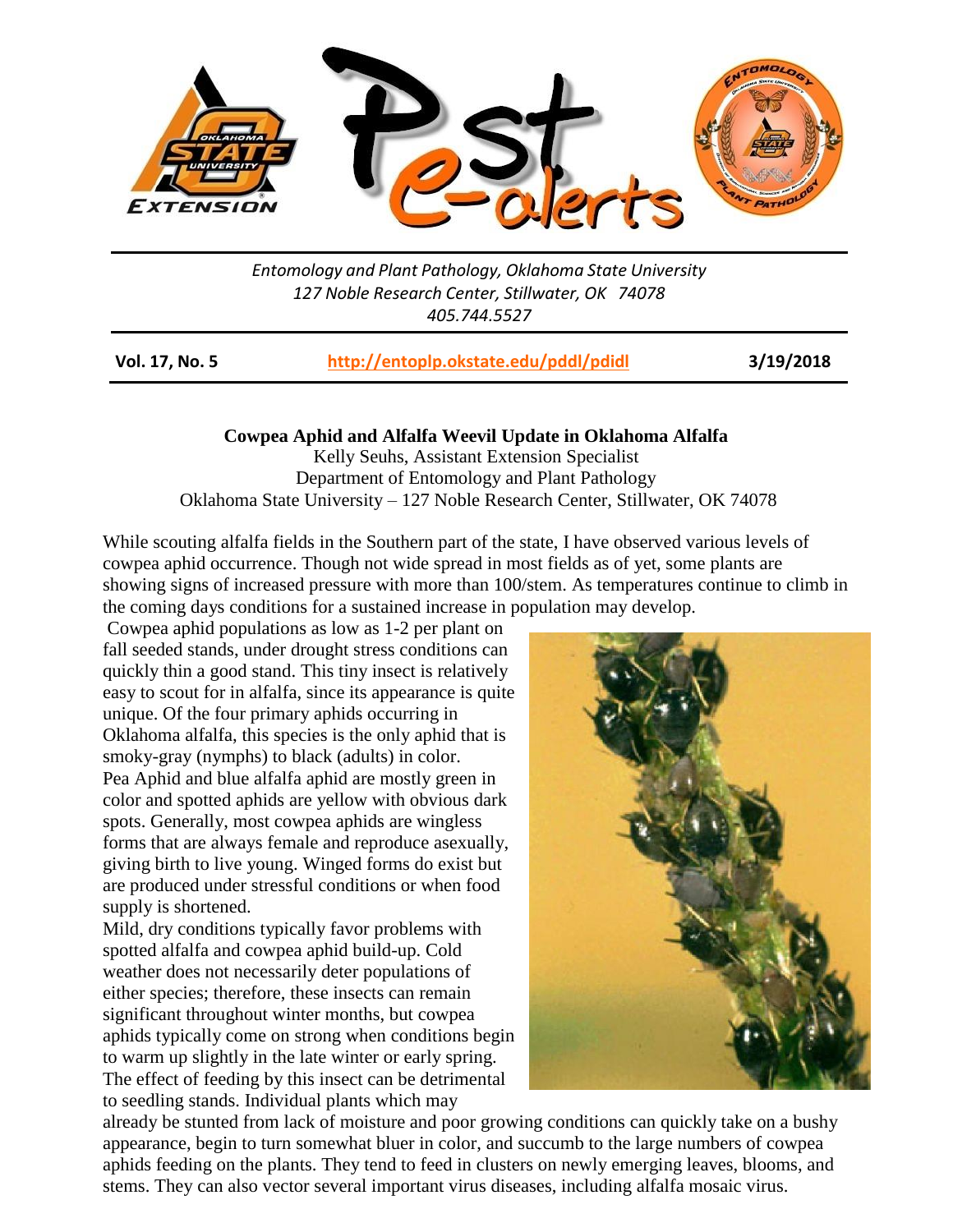They secrete large quantities of honeydew, which can result in the formation of sooty mold on the plant, further disrupting photosynthesis. While thresholds are similar to those used for pea aphid infestations, because heavy cowpea aphid populations generally occur when alfalfa is exposed to poor growing conditions, if these conditions persist, plants will take longer to rebound from the high numbers.



Treatment considerations should be based on the number of aphids per stem. Most fall-planted alfalfa may be able to tolerate up to five aphids per stem; however if plants are heavily stressed from lack of moisture and poor root establishment, treatment may be required immediately. On established alfalfa, that has 10 inches of growth, up to 50 aphids per stem can be sustained before treatment is needed. Unfortunately, the compounding factor this year, in addition to aphid numbers, may be the alfalfa growth and moisture situation. Similar to the conditions we saw last season at this time, most of the alfalfa around the state is 1-4 inches in height and moisture has been limited. Recent rains may initiate the growing process and help in some areas, while continued drought continues in others. In past years, the only

consolation has been relatively high parasitoid populations attacking aphids. It remains a question this year whether these parasitoid numbers will be adequate to keep this year's population in check, particularly in light of the ensuing alfalfa weevil larval population that will normally be on the rise soon. If insecticide use becomes necessary, especially in a dry year, then adequate coverage is crucial. In these conditions, we recommend 3-5 gal/acre by air or 15-20 gal/acre by ground application methods. Cutting back on liquid when conditions are dry and/or windy can result in poor control. We have seen this repeatedly in previous years when conditions were similar. In relation to chemical choices, Lorsban continues to be the preferred choice for aphid control in alfalfa. Some of the pyrethroids (Proaxis, Warrior, Silencer, Baythroid) will do an effective job; however, certain chemicals within this group will not perform as well on aphids. Although it may be slightly more expensive to use Lorsban, lower rates (1 pint/A) have shown to have excellent activity against this pest and these rates should be competitive with labeled rates of many of the pyrethroids. If making applications by ground, remember to slow down to be certain that the liquid is reaching the plant surface. When dry conditions persist for a long period of time, heavy field dust can create problems with atmospheric tie-up of chemicals. By slowing down and increasing gallonage applied per acre during the initial application, hopefully the need for a second application can be reduced.